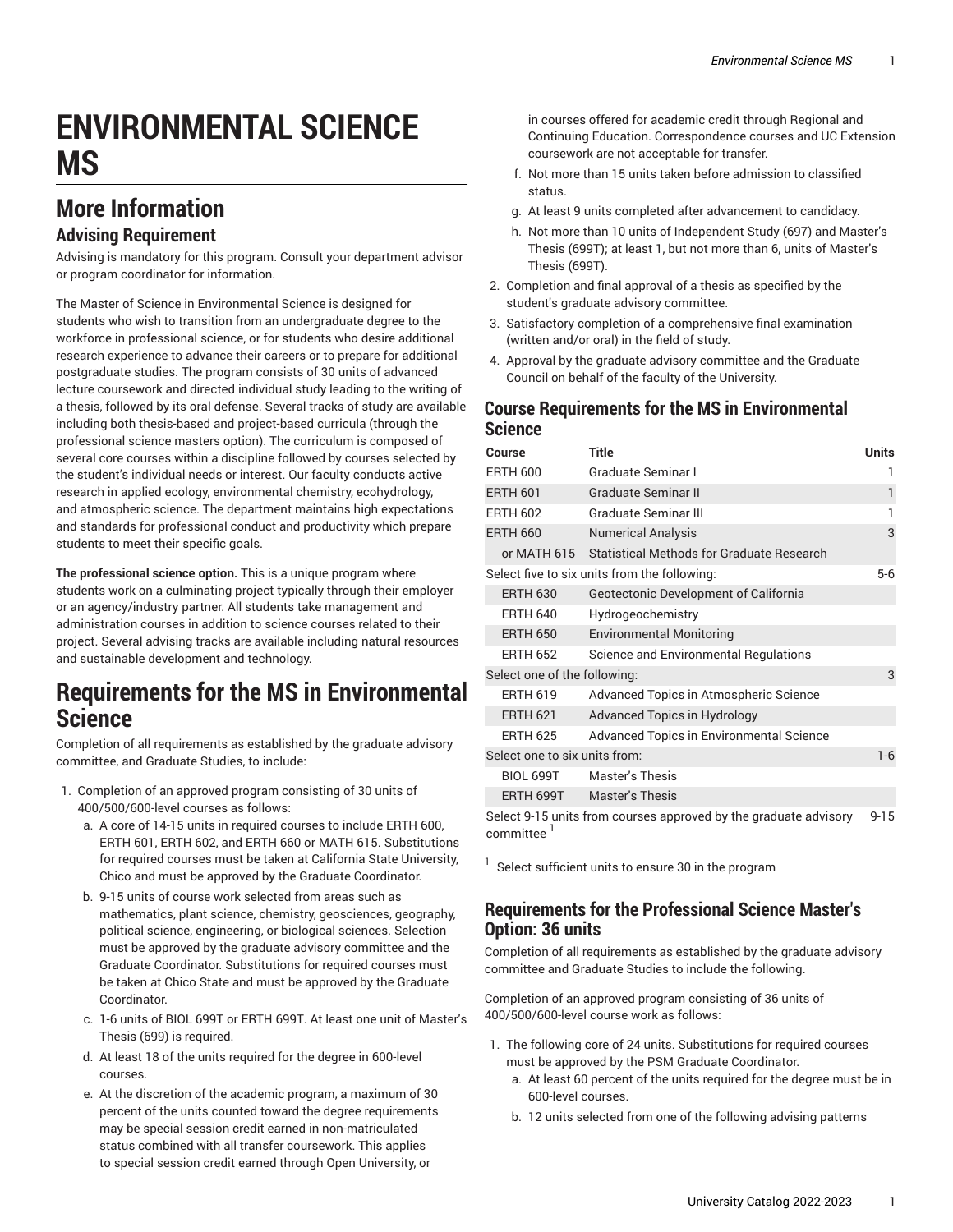- c. Not more than a total of 10 units of Independent Study (597/697) and Master's Project (699P); at least 2, but no more than 6, units of Master's Project (699P).
- 2. Completion and final approval of a professional internship and project as specified by the student's graduate advisory committee.
- 3. Approval by the graduate advisory committee and the Graduate Council on behalf of the faculty of the University.

| Course                                                   | Title                                                        | Units          |  |  |
|----------------------------------------------------------|--------------------------------------------------------------|----------------|--|--|
| <b>Course Requirements</b>                               |                                                              |                |  |  |
| <b>ERTH 600</b>                                          | Graduate Seminar I                                           | 1              |  |  |
| <b>ERTH 601</b>                                          | Graduate Seminar II                                          | 1              |  |  |
| <b>ERTH 650</b>                                          | <b>Environmental Monitoring</b>                              | $\overline{2}$ |  |  |
| <b>ERTH 654</b>                                          | Environmental Risk Assessment                                | 3              |  |  |
| <b>ERTH 656</b>                                          | Environmental Sciences Capstone                              | 3              |  |  |
| ERTH 699P                                                | Master's Project <sup>1</sup>                                | $1-6$          |  |  |
| <b>MGMT 444</b>                                          | <b>Managing Project Teams</b>                                | 3              |  |  |
| Select two of the following with advising approval:<br>6 |                                                              |                |  |  |
| <b>BSIS 610</b>                                          | <b>Business Analytics</b>                                    |                |  |  |
| <b>MGMT 635</b>                                          | Seminar in Management                                        |                |  |  |
| MKTG 673                                                 | Seminar in Strategic Marketing                               |                |  |  |
| <b>OSCM 607</b>                                          | Operations Planning and Execution                            |                |  |  |
| <b>POLS 660A</b>                                         | <b>Public Management</b>                                     |                |  |  |
| <b>POLS 660B</b>                                         | <b>Public Personnel Administration</b>                       |                |  |  |
| <b>POLS 660C</b>                                         | <b>Public Budgeting and Finance</b>                          |                |  |  |
| <b>POLS 669</b>                                          | Public and Non-Profit Program Evaluation                     |                |  |  |
| Select one of the following:                             |                                                              | 3              |  |  |
| <b>ERTH 660</b>                                          | <b>Numerical Analysis</b>                                    |                |  |  |
| <b>MATH 615</b>                                          | Statistical Methods for Graduate Research                    |                |  |  |
| <b>Advising Patterns</b>                                 |                                                              |                |  |  |
|                                                          | Select 12 units from one of the following advising patterns: | 12             |  |  |
|                                                          | Environmental Biotechnology Advising Pattern:                |                |  |  |
| <b>BIOL 609</b>                                          | Advanced Cellular/Molecular Biology                          |                |  |  |
| <b>BIOL 610</b>                                          | Topics in Cell/Molecular Biology                             |                |  |  |
| <b>BIOL 611</b>                                          | Advanced Physiology/Cell Biology                             |                |  |  |
| <b>BIOL 612</b>                                          | Topics in Physiological/Developmental Biology                |                |  |  |
| <b>ERTH 625</b>                                          | Advanced Topics in Environmental Science                     |                |  |  |
|                                                          | <b>Natural Resource Management Advising Pattern:</b>         |                |  |  |
| <b>BIOL 613</b>                                          | <b>Population Ecology</b>                                    |                |  |  |
| <b>BIOL 660</b>                                          | Landscape Ecology                                            |                |  |  |
| <b>BIOL 668</b>                                          | <b>Community and Ecosystem Ecology</b>                       |                |  |  |
| <b>ERTH 536</b>                                          | Applied Ecology                                              |                |  |  |
| <b>ERTH 537</b>                                          | Ecohydrology                                                 |                |  |  |
| <b>ERTH 616</b>                                          | Natural Water Systems                                        |                |  |  |
| <b>ERTH 625</b>                                          | Advanced Topics in Environmental Science                     |                |  |  |
| <b>GEOG 445</b>                                          | Pyrogeography                                                |                |  |  |
| Sustainable Development and Technology Advising Pattern: |                                                              |                |  |  |
| <b>BIOL 610</b>                                          | Topics in Cell/Molecular Biology                             |                |  |  |
| <b>CIVL 431</b>                                          | Water and Wastewater Engineering                             |                |  |  |
| <b>CIVL 571</b>                                          | Natural Systems for Wastewater Treatment                     |                |  |  |
| <b>CIVL 575</b>                                          | Solid and Hazardous Waste Management                         |                |  |  |
| <b>ERTH 625</b>                                          | Advanced Topics in Environmental Science                     |                |  |  |

| <b>Total Units</b> |                                              | 36 |
|--------------------|----------------------------------------------|----|
| <b>MECH 432</b>    | <b>Energy Systems</b>                        |    |
| MECA 486           | <b>Motion and Machine Automation</b>         |    |
| MECA 482           | <b>Control System Design</b>                 |    |
| <b>ERTH 670</b>    | <b>Environmental and Engineering Geology</b> |    |

 $^1$  ERTH 699P must be taken for at least 2 units.

#### **Graduate Grading Requirements**

All courses in the major (with the exceptions of Independent Study - 697, Comprehensive Examination - 696, Master's Project - 699P, and Master's Thesis - 699T) must be taken for a letter grade, except those courses specified by the department as ABC/No Credit (400/500-level courses), AB/No Credit (600-level courses), or Credit/No Credit grading only. A maximum of 10 units combined of ABC/No Credit, AB/No Credit, and Credit/No Credit grades may be used on the approved program (including 697, 696, 699P, 699T and courses outside the major). While grading standards are determined by individual programs and instructors, it is also the policy of the University that unsatisfactory grades may be given when work fails to reflect achievement of the high standards, including high writing standards, expected of students pursuing graduate study.

Students must maintain a minimum 3.0 grade point average in each of the following three categories: all course work taken at any accredited institution subsequent to admission to the master's program; all course work taken at Chico State subsequent to admission to the program; and all courses on the approved master's degree program.

Continuous enrollment is required. At the discretion of the academic program, a maximum of 30 percent of the units counted toward the degree requirements may be special session credit earned in nonmatriculated status combined with all transfer coursework. This applies to special session credit earned through Open University, or in courses offered for academic credit through Regional and Continuing Education.

## **Graduate Time Limit**

All requirements for the degree are to be completed within five years of the end of the semester of enrollment in the oldest course applied toward the degree. See Master's Degree [Requirements](https://catalog.csuchico.edu/graduate-requirements/masters-degree-requirements/) ([https://](https://catalog.csuchico.edu/graduate-requirements/masters-degree-requirements/) [catalog.csuchico.edu/graduate-requirements/masters-degree](https://catalog.csuchico.edu/graduate-requirements/masters-degree-requirements/)[requirements/](https://catalog.csuchico.edu/graduate-requirements/masters-degree-requirements/)) for complete details on general degree requirements.

The MS degree and PSM option in Environmental Science are available for advanced study in biological, chemical, geoscience, physical, or engineering aspects of environmental science. Prospective students should discuss their interests and goals with the appropriate program Graduate Coordinator.

#### **Graduate Requirement in Writing Proficiency**

All students must demonstrate competency in writing skills as a requirement for graduation. Environmental Science students will normally demonstrate their writing proficiency through successful completion of ERTH 600, ERTH 601, and ERTH 602, or an approved substitute.

ERTH 640 Hydrogeochemistry